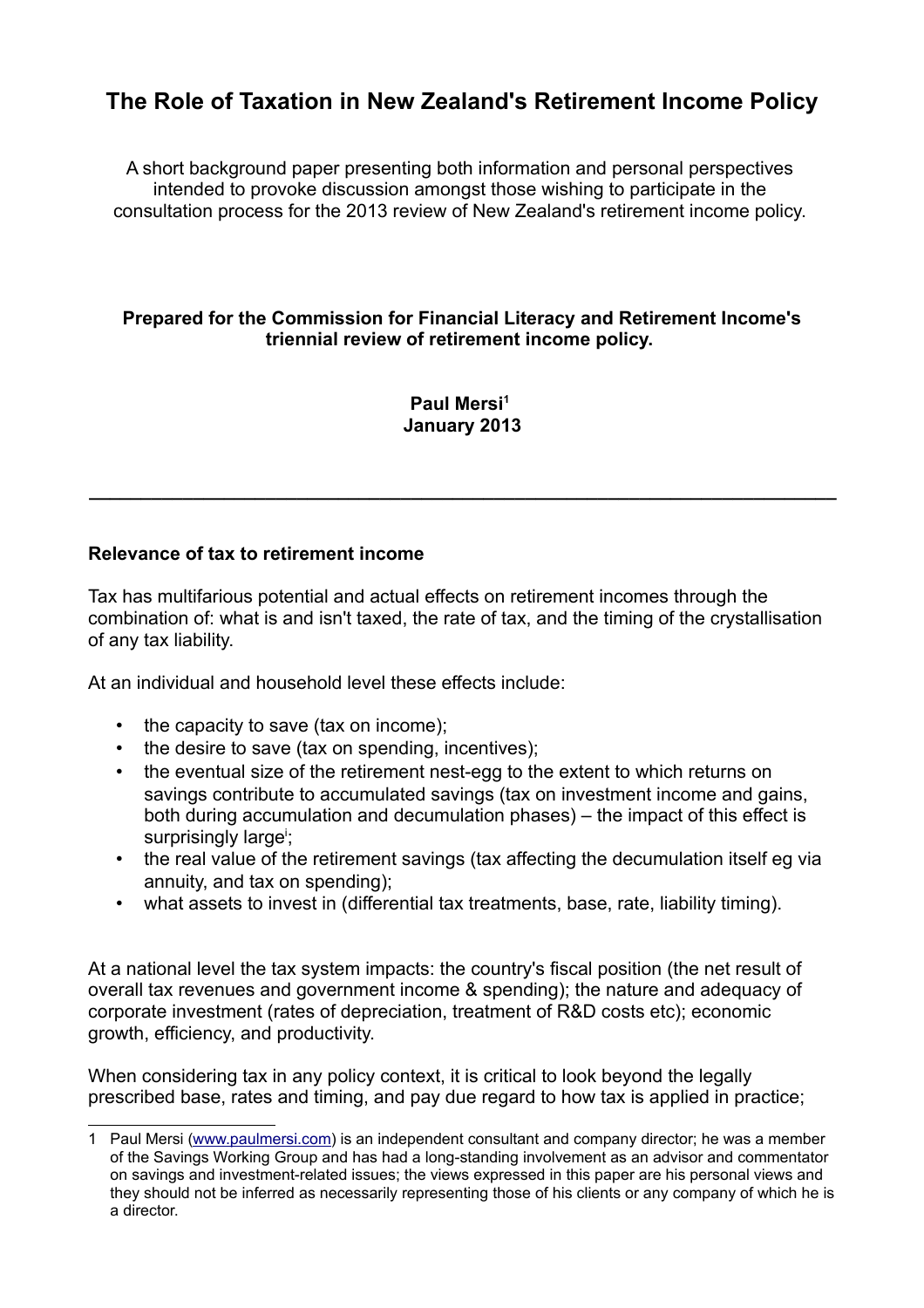itself a combination of implementation and policing by Inland Revenue, taxpayer and advisor attitudes (critical in a regime dependent upon 'voluntary compliance'), and technical uncertainties.

It is stating the obvious that tax is not the be-all and end-all for retirement incomes, and does not exist in a vacuum (either nationally or internationally); thus tax cannot be a panacea for all ills impacting saving, investment, and retirement incomes.

It is sobering to reflect on some of the other things that can impact on retirement incomes, even if we had an ideal tax system (whatever that is):

- Level of personal incomes;
- Global and NZ economies;
- interest rates & inflation;
- asset values;
- aged health policies;
- NZ Superannuation policy (including the manner in which governments fund future NZ Superannuation liabilities);
- Saver and investor confidence;
- Availability of appropriate saving and decumulation products;
- Media quality and mood;
- Quality and availability of good data, information, and analysis;
- Often conflicting messages from both genuine experts and so-called 'experts';
- Regulation;
- Trust (intermediation failures have been acute in some areas of investment, and still dribble on [eg Ross Asset Management]);
- Skepticism re value added by intermediaries

...and all this in a context of an imperfect non-economic-model world, where saver's and investor's perceptions are their reality in terms of the decisions that they make.

So can we at least do some things to improve the tax system from the perspective of retirement income?

# **The tax policy legacy**

New Zealand has a rich legacy of major tax-specific policy reviews: McCaw<sup>[ii](#page-7-1)</sup>, Valabh<sup>[iii](#page-7-2)</sup>, McLeod<sup>[iv](#page-7-3)</sup>, and, most recently, the Tax Working Group<sup> $\vee$  $\vee$  $\vee$ </sup> (TWG). In addition, there have been many other major reviews conducted in which tax policy has been a material feature, including most recently the Capital Markets Development Task Force<sup>[vi](#page-7-5)</sup> and the Savings Working Group<sup>[vii](#page-7-6)</sup> (SWG). The nature of this paper precludes even summarising this legacy, however most of their reports (and in many cases also background and research papers) are readily available on-line (refer to respective endnotes).

By international standards New Zealand has been served comparatively well by a strongly principled and genuine best-efforts approach to tax reform and administration by central government officials, successive Ministers and governments, and a largely supportive advisor community; especially since the mid-1980's. Many of the reforms and regimes introduced over the last 30 years are recognised as world exemplars (eg GST, financial arrangements accrual regime).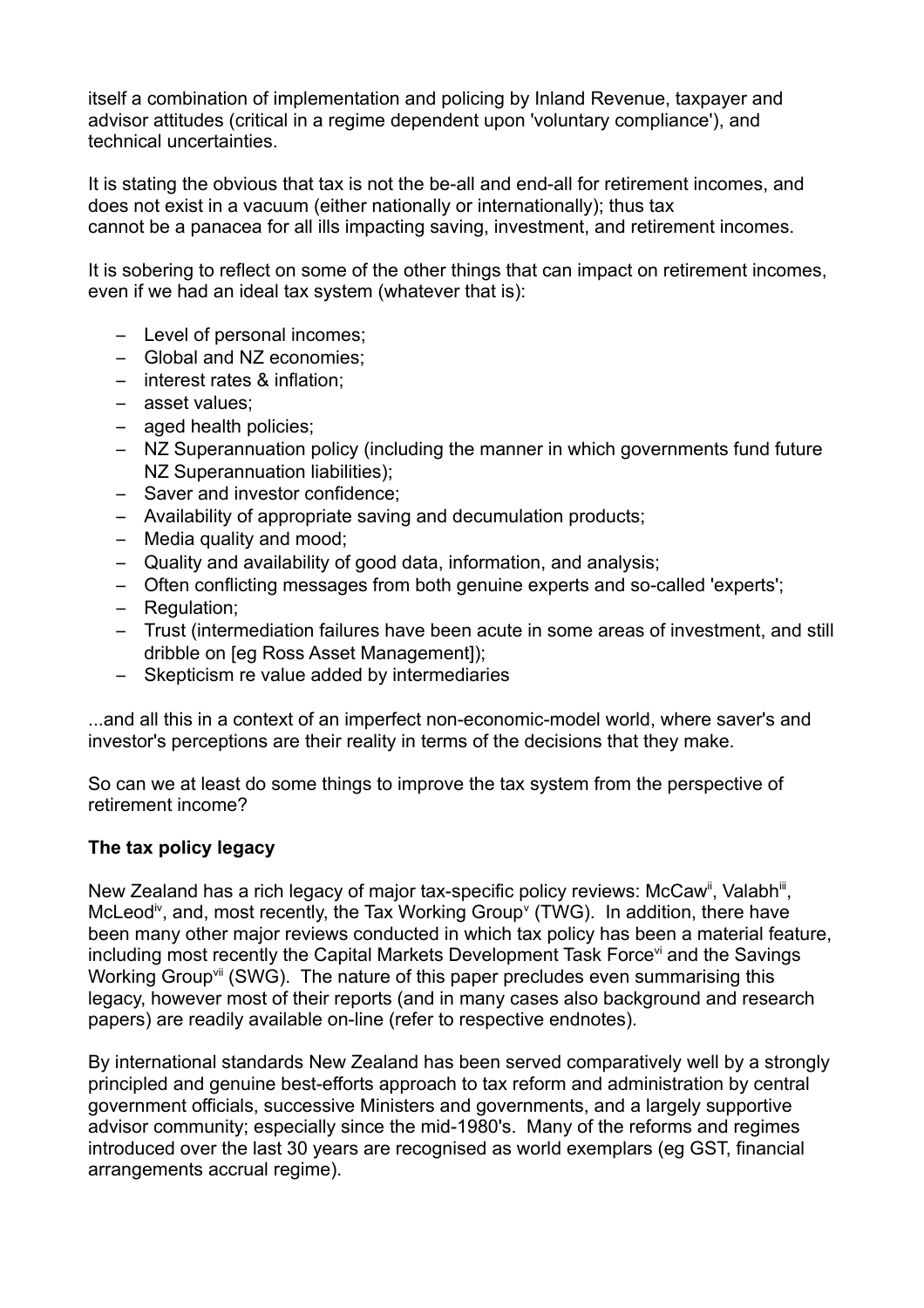The perception might be that as time goes on, reviews are completed, changes are made, and our tax system has been improved to the point where each new review is dealing with issues of diminishing importance. The reality though is that there are still major issues out there and to be resolved; and now extant in a local and global environment that is very different from even 10 years ago.

It is notable that the major policy reviews of the past few years are still identifying gaps in the tax base and inconsistencies of treatment as being of major concern, and have been relatively consistent in identifying both the issues and the nature of the tax changes that should occur (and there is very little in these issues and solutions that are new).

Most of these identified gaps and inconsistencies are very relevant when viewing tax policy from the perspective of retirement incomes.

## **Tax and saving & investment**

Many potential savers are hamstrung predominantly by relatively low incomes, often exacerbated by high effective marginal tax rates (income tax rates plus the effect of reduced benefit-support through income-testing). Being predominantly an income rather than a tax issue, this paper takes this point no further.

How well served have savers and investors by tax reform thus far? The reform trend has generally been largely beneficial: reducing personal income tax (both marginal rates and overall) and corporate tax, increasing tax collected via GST, and the KiwiSaver-driven PIE regime.

However, even in the context of what is essentially a broad-base low-rate (ie 'good') tax system, a large component of economic income and gains are not taxed or are taxed in an ad hoc manner (ie 'bad'). Just how differently various investments are taxed is well illustrated in the SWG's report; with 'real world' effective tax rates on rental housing being only half of those applying to debt instruments (and only between about 40%–60% of those applicable to domestic and foreign shares respectively)...and effective rates on residential housing being nil<sup>[viii](#page-7-7)</sup>.

In this context, the main areas for reform insofar as they are important in the context of retirement incomes are:

#### More GST and less Income Tax

It is generally accepted that personal and corporate income taxes are prima facie most harmful (distortionary) to economic growth and saving, and taxes on consumption (eg GST) are among the least harmfull<sup>[ix](#page-7-8)</sup>.

It is thus fundamentally beneficial to retirement savings over the long term for total taxation to be low, and for a greater proportion of that tax to be on consumption spending (ie GST) rather than on income (ie Income Tax). The quid pro quo of shifting more towards reliance on GST is a reduction in income tax rates, and that of itself has the added benefit of reducing the impact of any shortcomings in the income tax base, rates, and/or timing (eg differences in the taxation of various investments, discussed below).

There has been a high degree of consistency over time (and particularly in recent years)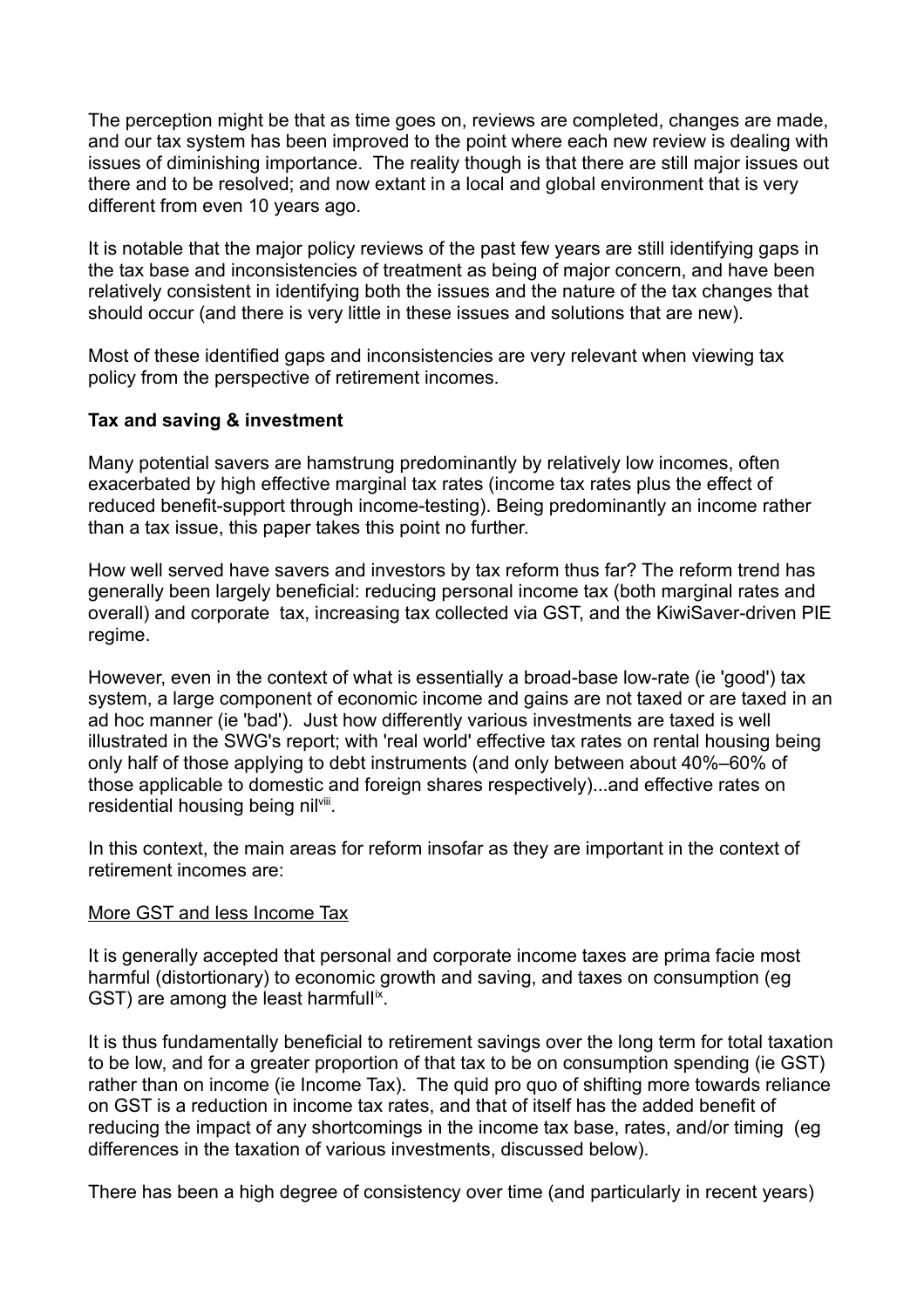for tax policy reviews to advocate for a continuation of the shift over the past 20 years towards a greater reliance on GST and away from Income tax (most recently advocated by both the TWG and SWG $)$ <sup>[x](#page-7-9)</sup>.

However such further shifts are not all good news in the context of retirement income; those who are close-to or already retired would suffer from the increase in GST as they spend their retirement income, however they would benefit (potentially significantly) from the lower rates of income tax on their investment earnings, even during retirement, and presumably also indirectly from enhanced growth in the economy.

The SWG also identified potential benefits from shifting further towards GST in terms of a positive effect on New Zealand's level of national savings, something that should also be of indirect benefit to savers<sup>[xi](#page-8-0)</sup>.

## Taxing land

The perennial thorny issue of each of the various tax policy reviews is appropriately taxing changes in asset values; most frustratingly, land. Even though there are circumstances where capital gains from land are currently technically taxable, in practice this is the exception rather than the rule, particularly with respect to rental properties and most private holders (including owner-occupiers).

NZ has made ground-breaking advances since the 1980's in moving the tax base towards comprehensive coverage of all forms of income; the single most radical change being the Financial Arrangement accrual regime, which not only ensured that 'capital' gains from the widest range of financial instruments was taxable in all circumstances, but also provided that the liability crystallised on an accrued rather than realised basis.

This 'advance' certainly leveled the playing field with respect to income from labour (ie salary and wages), and it had not only technical but popular appeal because of that. However, that regime actually exacerbated the after-tax difference in returns on a range of investment choices for investors – most significantly with respect to investment in land (and, to a lesser degree, in shares).

In the words of the TWG:

"this inconsistent treatment breaches all the principles of a good tax system"[xii](#page-8-1), and, "investment in property...is being significantly influenced by tax effects"[xiii](#page-8-2).

The SWG reinforced this view, stating:

"the large differences in effective rates distort the way people hold their savings and are likely to have played a part in New Zealanders' attraction to owner-occupied and rental housing since these asset classes are tax preferred over shares and debt instruments.<sup>[xiv](#page-8-3)</sup>"

Land as a directly-held investment asset does not need any further encouragement from the tax system; in most New Zealanders' eyes it is seen as holding a multitude of advantages over other assets: a long and largely consistent history of increasing in value (in both real and nominal terms), tangible (not just represented by a 'unit' or piece of paper), easy availability of highly geared funding via pre-packaged readily-available loans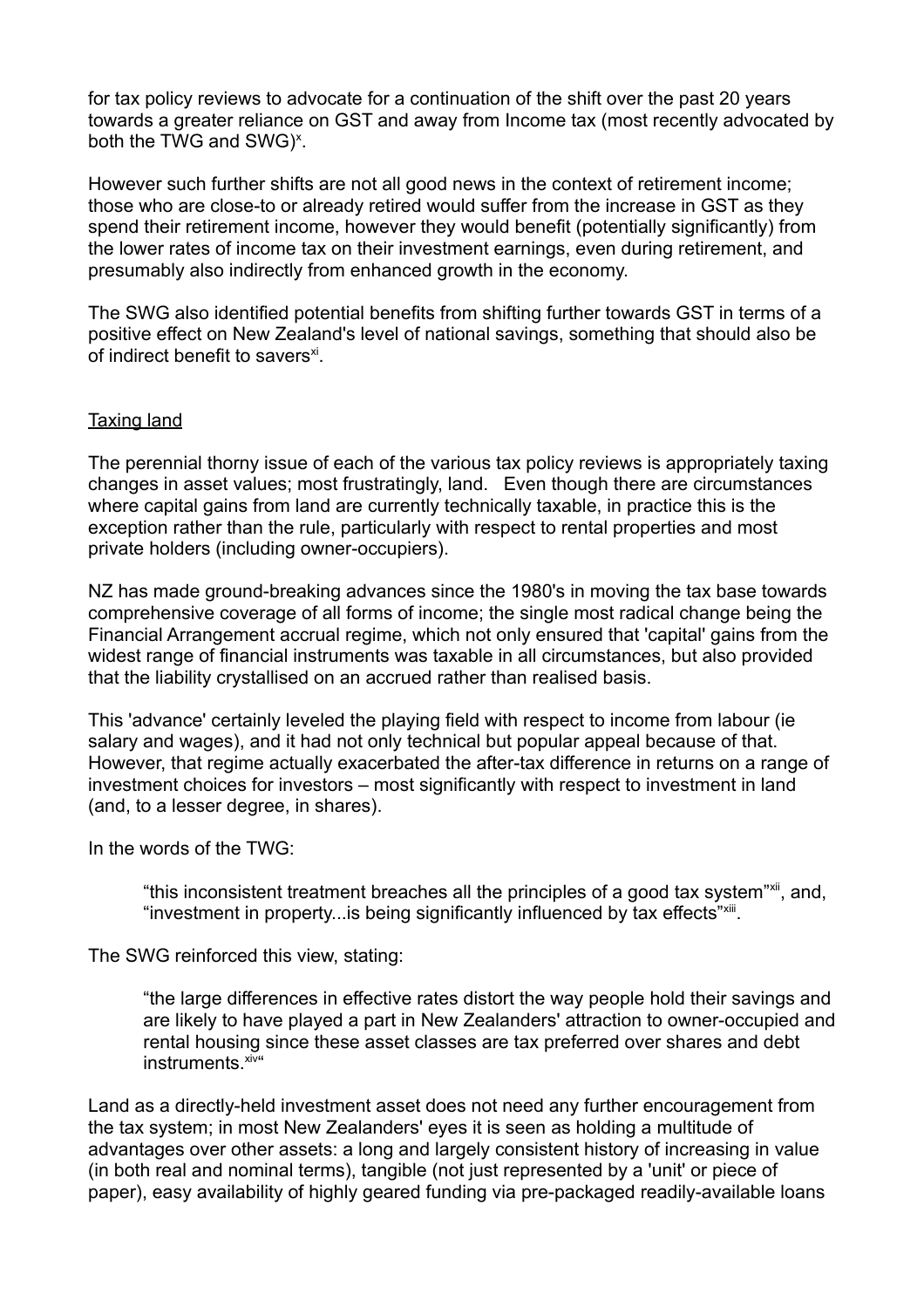(simply unavailable to the saver for other investment assets), and with a minimal risk of intermediary failure (eg Ponzi-type outcomes).

It is to New Zealand's economic detriment to be distorting investment decision-making, and it is accepted<sup>[xv](#page-8-4)</sup> that tax is distorting decision-making in this regard in favour of an asset class that, while potentially wealth creating at an individual level, in aggregate makes a minimal contribution to national growth and wealth.

From the perspective of retirement incomes, though, there is another dilemma: land (predominantly in the form of a homeowner's main residence) has been most people's way of accumulating and storing their retirement nest-egg. Accordingly, any tax changes which may affect the value of land will be detrimental to many retired people, and many close to it. At an individual level, it may be of little solace that the economy as a whole (and therefore investors generally) should be better off in the long term as a result of such changes.

Despite these concerns, the need to deal with issue has been consistently recommended by various reviews (except where it has been specifically excluded from their scope, eg SWG). The issues and 'complications' of a Capital Gains Tax (CGT) and its potential substitutes have been fully canvassed numerous times; most recently by the TWG which recommended:

"The most comprehensive option for base-broadening with respect to the taxation of capital is to introduce a comprehensive capital gains tax (CGT). While some view this as a viable option for base-broadening, most members of the TWG have significant concerns over the practical challenges arising from a comprehensive CGT and the potential distortions and other efficiency implications that may arise from a partial CGT"; and

"The other approach to base broadening is to identify gaps in the current system where income, in the broadest sense, is being derived and systematically undertaxed (such as returns from residential rental properties) and apply a more targeted approach. The majority of the TWG support detailed consideration of taxing returns from capital invested in residential rental properties on the basis of a deemed notional return calculated using a risk-free rate.."[xvi](#page-8-5)

Neither recommendation has thusfar been taken forward in any government policy programme (the cause probably not enhanced by what seems to be a negative view amongst some officials regarding the 'practicalities or desirability" of such base-broadening options<sup>[xvii](#page-8-6)</sup>).

One obvious political (and potentially administrative) bug-bear is whether to subject an individual's primary residence to a capital gains tax (exempting the primary residence is a key feature of the 'partial CGT' referred to above). It is interesting to note that New Zealand has been experiencing a trend of declining home ownership (standing at less than 65% in June 2010, and forecast to decline further); the absence of such a potentially complicating and compromising exemption impliedly being of concern to declining numbers of people  $-$  and in particular to few of those in the younger age groups<sup> $xviii$ </sup>.

It is a major disappointment that when it comes to taking on the challenge of dealing adequately with the taxation of land, the last great bastion of untaxed income, we seem to lose our bottle; there is little if any sign of either the resoluteness and bravery of approach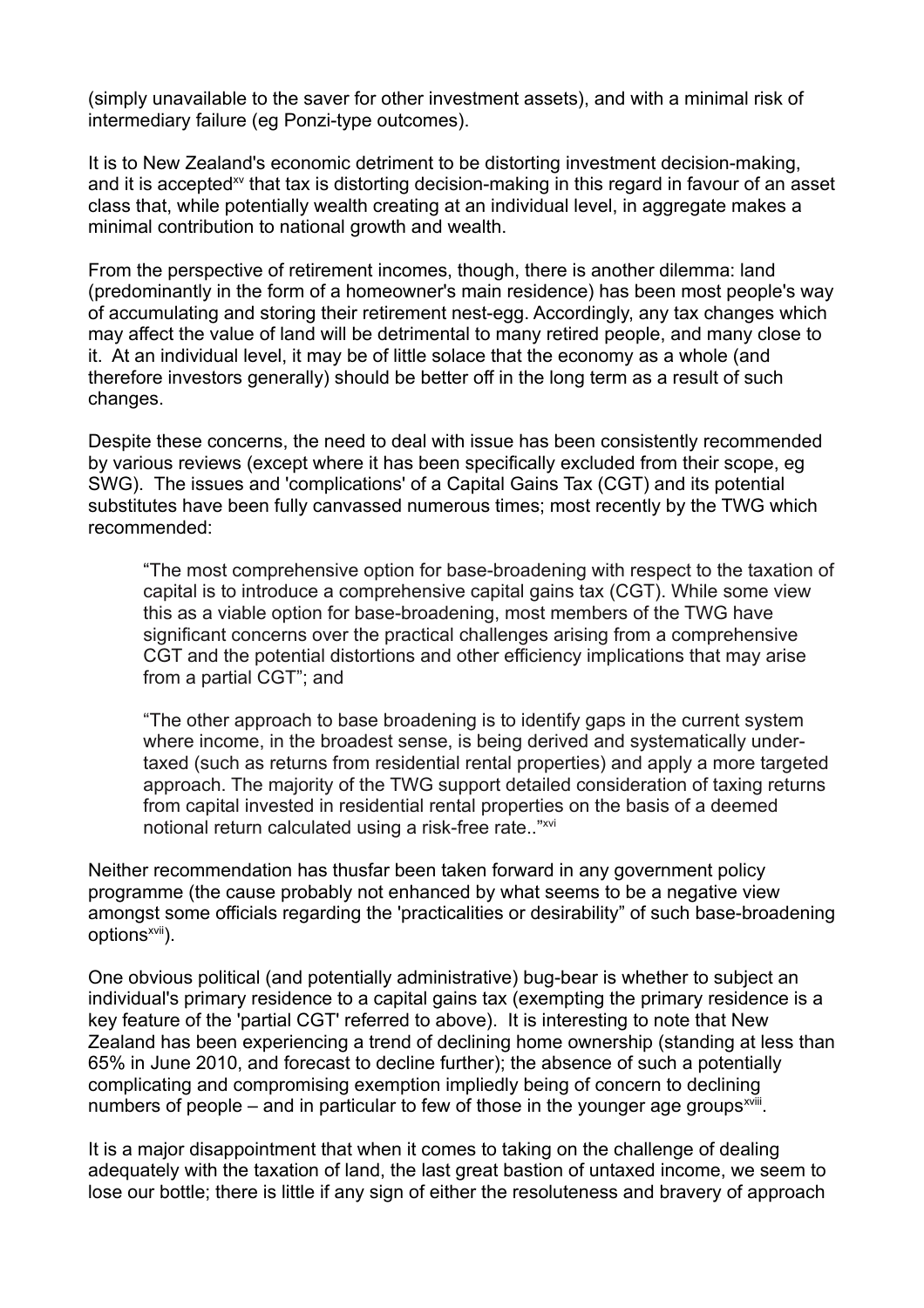or the confidence to create a world-leading design that were manifest in both our accruals regime and our GST (and perhaps also more recently in the taxation of off-shore nonportfolio-investment income).

## Reducing the inherent overtaxation of 'compounding'-type investment income

I noted previously the distortionary effects of the high effective rates of tax faced by the simplest savings products (bank deposits and bonds) relative to other forms of investment; being twice those applicable to rental housing. These high relative rates arise from a combination of: taxing interest on an accrual (rather than as-received) basis, taxing the inflation element of interest, and comprehensively taxing debt instruments in terms of 'capital' gains.

SWG was in favour of the indexation of interest income (and expense); that is, tax interest only to the extent it exceeds a notified standard rate that reflects the rate of inflation (eg  $2\%)$ <sup>[xix](#page-8-8)</sup>.

Such reform would go some way towards tilting the tax playing field in the right direction (in terms of reducing the distortion between different types of investment assets); particularly absent the prospect, at least imminent, of a comprehensive CGT raising the effective tax rates on other investments.

Putting aside potential growth benefits from reducing tax distortions on investment decision-making, from the perspective of retirement income, any such reform resulting in a material (and appropriate) reduction in the effective rate of income tax on income from debt instruments should prima facie be of significant benefit, even to those already retired.

It is relevant to note here the SWG's observation, in respect of retirement income generated from private savings, that:

"90% of retirement income is generated by (compounding) investment income"[xx](#page-8-9).

# **A retirement income perspective on tax policy principles**

The various tax policy reviews referred to at start of this paper have been conducted under the now mantra-like 'normal principles of good tax policy', which in essence require that a tax system is: efficient (in economists' sense of the term), effective in funding government spending, sustainable over time, minimising of both compliance and administration costs, and robust (minimising avoidance)<sup>[xxi](#page-8-10)</sup>.

However when viewing tax reform from the perspective of saving and investment, one could question whether enough emphasis has been given to the economic efficiency (investment allocation) benefits, and whether there has been an over-emphasis on both an inability of potential reforms (especially CGT) to generate material new tax revenue and concerns over potential administration and compliance costs; all combining to stifle potential reform to further improve the tax system (as it happens, in a way that is beneficial to saving/investment and thus retirement incomes).

We should reflect on whether a well-designed, principle-based CGT (or indexation regime for that matter) would be any more intimidating to design and comply with than was the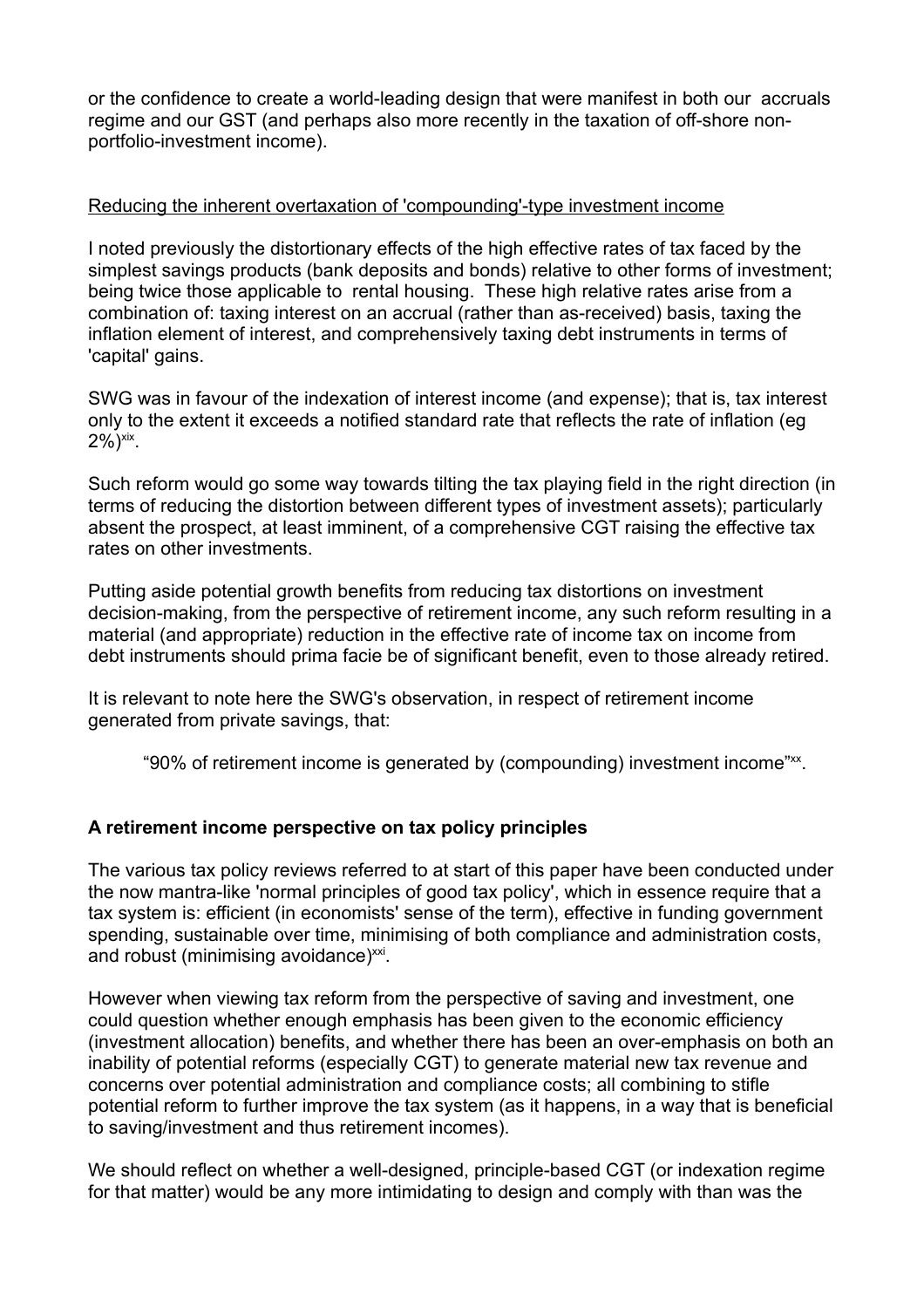case with our still best-in-class GST regime (created all of 30 years ago). We should back ourselves to be able to repeat that feat.

## **Getting higher up the tax reform agenda**

We seem to be in a political environment where appetite for and tolerance of major change is relatively low. A further, and not unreasonable, constraint on future reform is the country's fiscal/budget position.

This environment poses a challenge to the prospect of imminent change of the kind consistently recommended from the past reviews of New Zealand's tax system; changes that would both further improve the system and be overall positive in a retirement income context.

Changes along the lines of those highlighted in this paper do not seem to have a high policy priority at present; the government's latest Tax Policy Work Programme<sup>[xxii](#page-9-0)</sup> lists, as one of over 25 areas of potential work, this rather non-specific reference:

"Savings and investment taxation review; Examine the effects of different possible tax reforms on savings and investments (such as whether the tax treatment of PIEs and direct investors should be aligned)".

Getting traction in this area (particularly off the back of the TWG and SWG recommendations) will require the profile and importance of these issues to be driven by the public, to create political pressure to get them pushed them higher up the reform queue.

 $\mathcal{L}_\text{max}$  and  $\mathcal{L}_\text{max}$  and  $\mathcal{L}_\text{max}$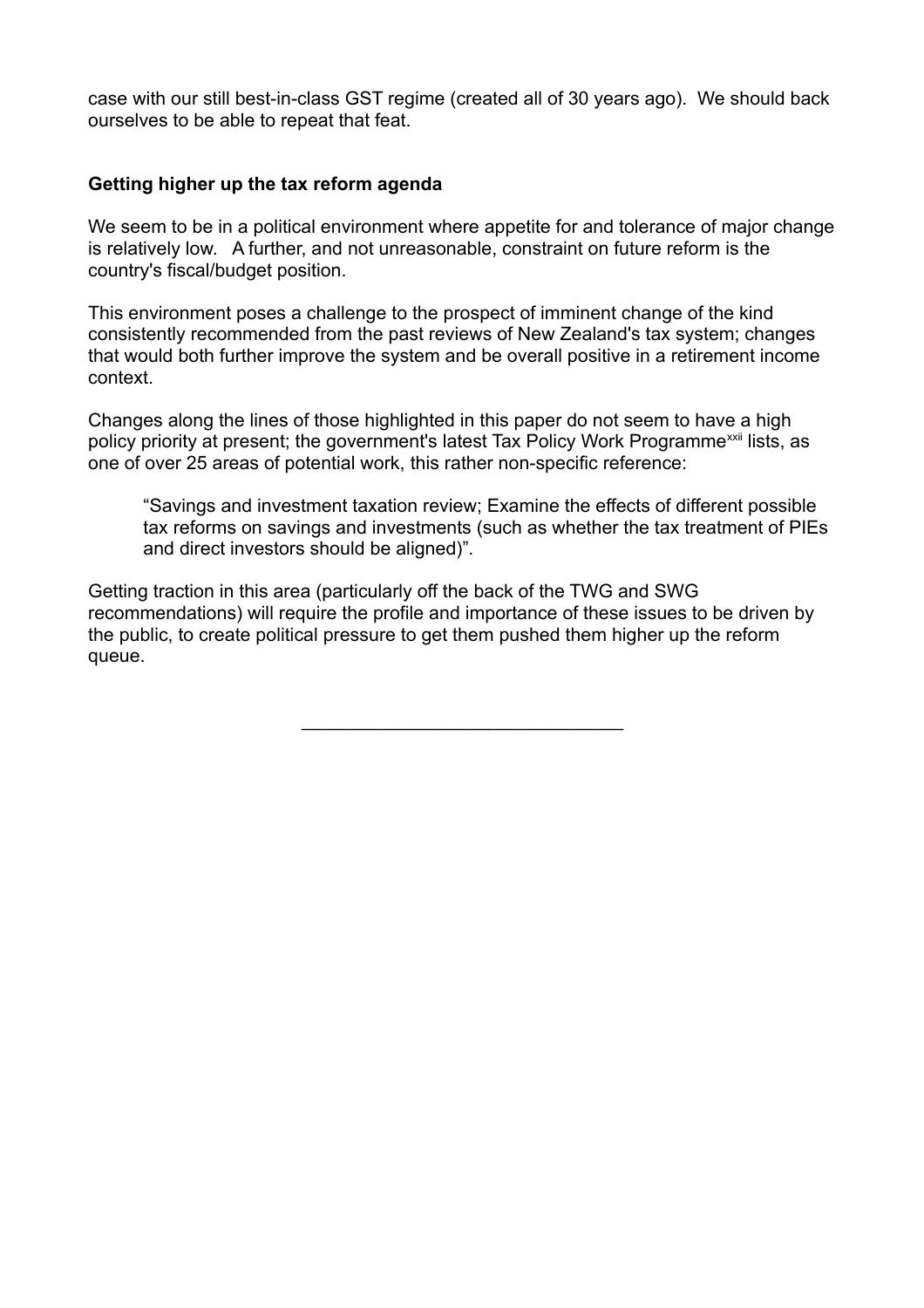<span id="page-7-0"></span>i **Savings Working Group Report** , section 7.2.3, Box 5 ("Tax on investment income has the greatest effect on retirement income");

[http://www.treasury.govt.nz/publications/reviews-consultation/savingsworkinggroup/finalreport/swg-report](http://www.treasury.govt.nz/publications/reviews-consultation/savingsworkinggroup/finalreport/swg-report-jan11.pdf)[jan11.pdf](http://www.treasury.govt.nz/publications/reviews-consultation/savingsworkinggroup/finalreport/swg-report-jan11.pdf)

 "The most important tax from the saver's point of view is tax on investment income. This has a far greater effect on retirement income than a tax on contributions or a tax on retirement income...Ezra *et al* (2009, p44) derived the "10/30/60 rule." They use the example of a 35-year-old worker who saves a fixed percentage of an increasing payroll stream until retirement at age 65, and then draws down an inflation-indexed pension until age 90. Using reasonable assumptions with no tax on investment income, they calculate that the total retirement income from age 65 to 90 is financed just 10% from contributions, 30% from investment income before retirement, *and a surprising 60% from investment income after retirement*. Thus *90% of retirement income is generated by (compounding) investment income*. This is why taxing investment income has a much greater effect on net retirement income than taxing contributions or gross withdrawals." [Emphasis added]

- <span id="page-7-1"></span>ii The **McCaw Committee** (formally "Task Force on Tax Reform") reported in 1982.
- <span id="page-7-2"></span>iii The **Valabh Committee** (formally "Consultative Committee on the Taxation of Income from Capital") reported over the course of a number of years until 1996.
- <span id="page-7-3"></span>iv The **McLeod Review** (formally "Tax Review 2001") reported in October 2001; final report and other material available on-line:

<http://www.treasury.govt.nz/publications/reviews-consultation/taxreview2001>

- <span id="page-7-4"></span>v The (Victoria University of Wellington) **Tax Working Group** reported in January 2010; final report and other material available on-line: <http://www.victoria.ac.nz/sacl/cagtr/twg>
- <span id="page-7-5"></span>vi **Capital Market Development Task Force**, reported in December 2010; final report and other material available on-line:

<http://www.med.govt.nz/business/economic-development/capital-market-development-taskforce>

<span id="page-7-6"></span>vii **Savings Working Group**, reported in January 2011; final report and other material available on-line: <http://www.treasury.govt.nz/publications/reviews-consultation/savingsworkinggroup>

<span id="page-7-7"></span>viii **Savings Working Group Report**, Section 7.2.7, tables and explanation in "Box 6" "Effective tax rates on different classes of investments", page 83, final report available on-line:

- Additional detail contained in **SWG Background Paper** "Inflation Adjusting the Tax Base: Policy & Design Issues" by Inland Revenue, 27 October 2010, available on-line:

http://www.treasury.govt.nz/publications/reviews-consultation/savingsworkinggroup/pdfs/swg-b-ir-iatb-27oct10.pdf

<span id="page-7-8"></span>ix **Tax Working Group Report**, Chapter 2.1, page 22, final report available on-line: <http://www.victoria.ac.nz/sacl/cagtr/pdf/tax-report-website.pdf>

"A major efficiency concern with the current structure of the New Zealand tax system is the impact that personal and corporate taxes have on productivity and GDP growth. International evidence suggests that these two taxes are among those taxes which are most harmful to growth. On the other hand, taxes on consumption and annual property taxes such as rates, are among those taxes which are the least harmful to economic growth."

- **Savings Working Group Report**, Section 7.2.2 "Current structure of the New Zealand tax system", pages 75 to 77 [especially illustration in "Box 4" on page 76], final report available on-line: [http://www.treasury.govt.nz/publications/reviews-consultation/savingsworkinggroup/finalreport/swg-report](http://www.treasury.govt.nz/publications/reviews-consultation/savingsworkinggroup/finalreport/swg-report-jan11.pdf)[jan11.pdf](http://www.treasury.govt.nz/publications/reviews-consultation/savingsworkinggroup/finalreport/swg-report-jan11.pdf)

<span id="page-7-9"></span>x **Tax Working Group Report**, Recommendations 2, 4, & 11, pages 10 & 11, final report available on-line: <http://www.victoria.ac.nz/sacl/cagtr/pdf/tax-report-website.pdf>

[http://www.treasury.govt.nz/publications/reviews-consultation/savingsworkinggroup/finalreport/swg-report](http://www.treasury.govt.nz/publications/reviews-consultation/savingsworkinggroup/finalreport/swg-report-jan11.pdf)[jan11.pdf](http://www.treasury.govt.nz/publications/reviews-consultation/savingsworkinggroup/finalreport/swg-report-jan11.pdf)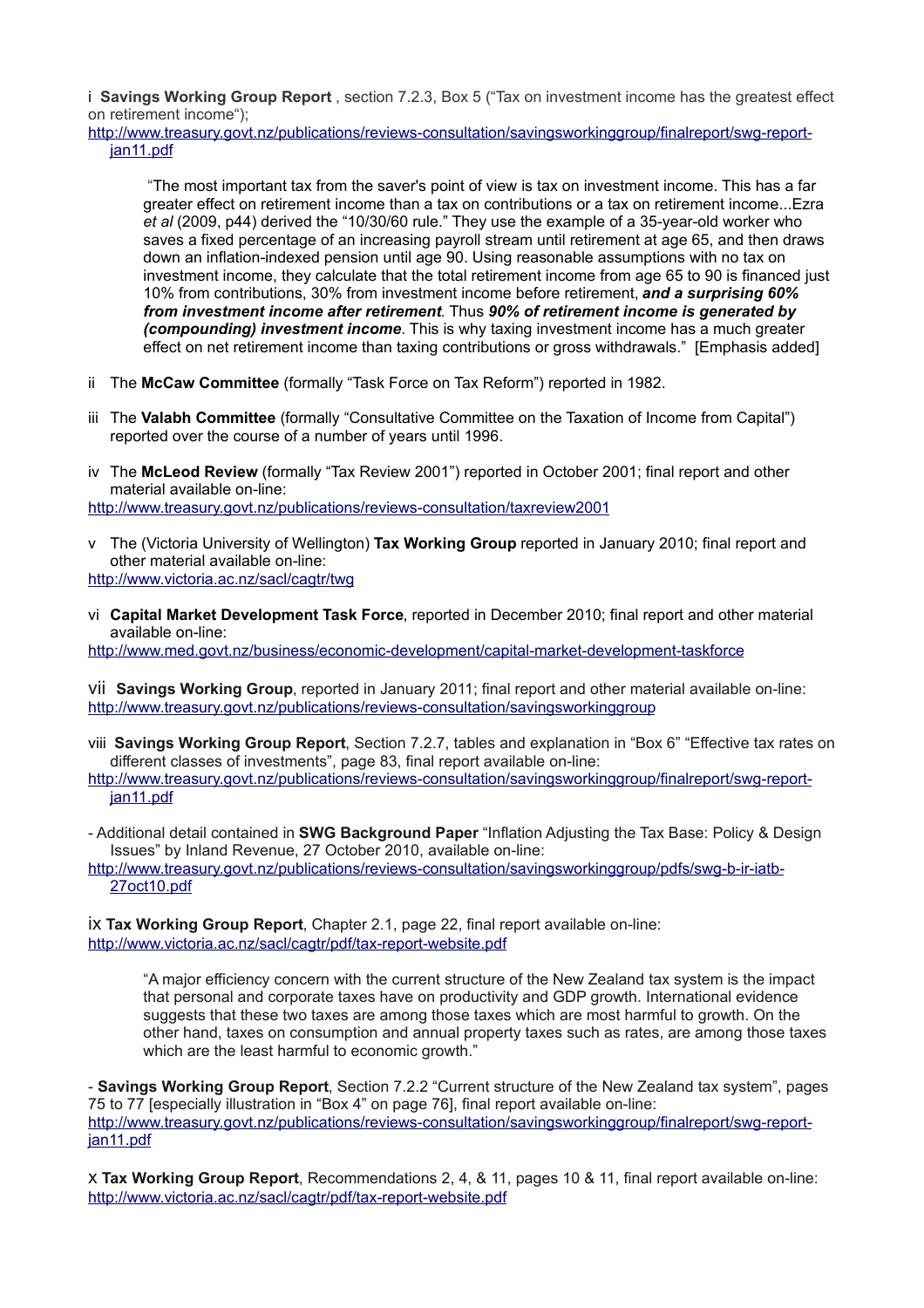- **Savings Working Group Report**, 6<sup>th</sup> Tax Policy recommendation, page 15, available on-line: [http://www.treasury.govt.nz/publications/reviews-consultation/savingsworkinggroup/finalreport/swg-report](http://www.treasury.govt.nz/publications/reviews-consultation/savingsworkinggroup/finalreport/swg-report-jan11.pdf)[jan11.pdf](http://www.treasury.govt.nz/publications/reviews-consultation/savingsworkinggroup/finalreport/swg-report-jan11.pdf)

<span id="page-8-0"></span>xi **Savings Working Group Report**, Section 7.2.4 "Increasing the level of national saving by changing the structure of the tax system", pages 79 & 80, final report available on-line: [http://www.treasury.govt.nz/publications/reviews-consultation/savingsworkinggroup/finalreport/swg-report](http://www.treasury.govt.nz/publications/reviews-consultation/savingsworkinggroup/finalreport/swg-report-jan11.pdf)[jan11.pdf](http://www.treasury.govt.nz/publications/reviews-consultation/savingsworkinggroup/finalreport/swg-report-jan11.pdf)

<span id="page-8-1"></span>xii **Tax Working Group Report**, page 49, final report available on-line: <http://www.victoria.ac.nz/sacl/cagtr/pdf/tax-report-website.pdf>

<span id="page-8-2"></span>xiii **Tax Working Group Report**, Section 4.1, page 59, final report available on-line: <http://www.victoria.ac.nz/sacl/cagtr/pdf/tax-report-website.pdf>

<span id="page-8-3"></span>xiv **Savings Working Group Report**, from "Box 6", page 83, final report available on-line: [http://www.treasury.govt.nz/publications/reviews-consultation/savingsworkinggroup/finalreport/swg-report](http://www.treasury.govt.nz/publications/reviews-consultation/savingsworkinggroup/finalreport/swg-report-jan11.pdf)[jan11.pdf](http://www.treasury.govt.nz/publications/reviews-consultation/savingsworkinggroup/finalreport/swg-report-jan11.pdf)

<span id="page-8-4"></span>xv **Tax Working Group Report**, Section 2.1 "Problems with the structure of the New Zealand tax system" , page 21, and "Taxation of capital income", pages 25 & 26, final report available on-line: <http://www.victoria.ac.nz/sacl/cagtr/pdf/tax-report-website.pdf>

"There is a major hole in the tax base for the taxation of capital, which is manifest, for example, in high investment and low taxable returns in the property market."

<span id="page-8-5"></span>xvi **Tax Working Group Report**, Recommendations 6 & 7, page 11, final report available on-line: <http://www.victoria.ac.nz/sacl/cagtr/pdf/tax-report-website.pdf>

<span id="page-8-6"></span>xvii **Tax Working Group, Notes from 1st Session**, 5 June 2009, available on-line: http://www.victoria.ac.nz/sacl/cagtr/twg/publications/twgfirstmeeting-summary.pdf

"Broadening the tax base. This could involve the addition of new taxes such as a capital gains tax (which, in theory, should be based on accrual grounds, although this is difficult to achieve in practice), death, wealth, land, and Tobin taxes, or stamp duties. Inland Revenue is doubtful about the practicalities or desirability of any of these major base broadening options but agrees that they should be explored."

<span id="page-8-7"></span>xviii **Savings Working Group Report**, Section 7.3.7 "Declining home ownership"", pages 103 & 104, final report available on-line:

[http://www.treasury.govt.nz/publications/reviews-consultation/savingsworkinggroup/finalreport/swg-report](http://www.treasury.govt.nz/publications/reviews-consultation/savingsworkinggroup/finalreport/swg-report-jan11.pdf)[jan11.pdf](http://www.treasury.govt.nz/publications/reviews-consultation/savingsworkinggroup/finalreport/swg-report-jan11.pdf)

<span id="page-8-8"></span>xix **Savings Working Group Report**, Section 7.2.7, pages 82 to 84, final report available on-line: [http://www.treasury.govt.nz/publications/reviews-consultation/savingsworkinggroup/finalreport/swg-report](http://www.treasury.govt.nz/publications/reviews-consultation/savingsworkinggroup/finalreport/swg-report-jan11.pdf)[jan11.pdf](http://www.treasury.govt.nz/publications/reviews-consultation/savingsworkinggroup/finalreport/swg-report-jan11.pdf)

<span id="page-8-9"></span>xx **Savings Working Group Report**, section 7.2.3, Box 5 ("Tax on investment income has the greatest effect on retirement income");

[http://www.treasury.govt.nz/publications/reviews-consultation/savingsworkinggroup/finalreport/swg-report](http://www.treasury.govt.nz/publications/reviews-consultation/savingsworkinggroup/finalreport/swg-report-jan11.pdf)[jan11.pdf](http://www.treasury.govt.nz/publications/reviews-consultation/savingsworkinggroup/finalreport/swg-report-jan11.pdf)

<span id="page-8-10"></span>xxi **Tax Working Group Report**, Section 1.2 "The Role of Taxes", pages 13 & 16, final report available online:<http://www.victoria.ac.nz/sacl/cagtr/pdf/tax-report-website.pdf>

"The ideal tax system would be efficient (meaning that it would not distort people's behaviours) and provide the necessary revenue to finance the Government's spending at the least cost. It would also raise revenue in a way that people agree is fair. In practice, there can often be tradeoffs between fairness and efficiency. The tax base also needs to be sustainable over time. This is particularly important in a more globalised world (where taxing labour and capital income may be more difficult) and with population aging (which may increase the need for robust tax bases). Another essential